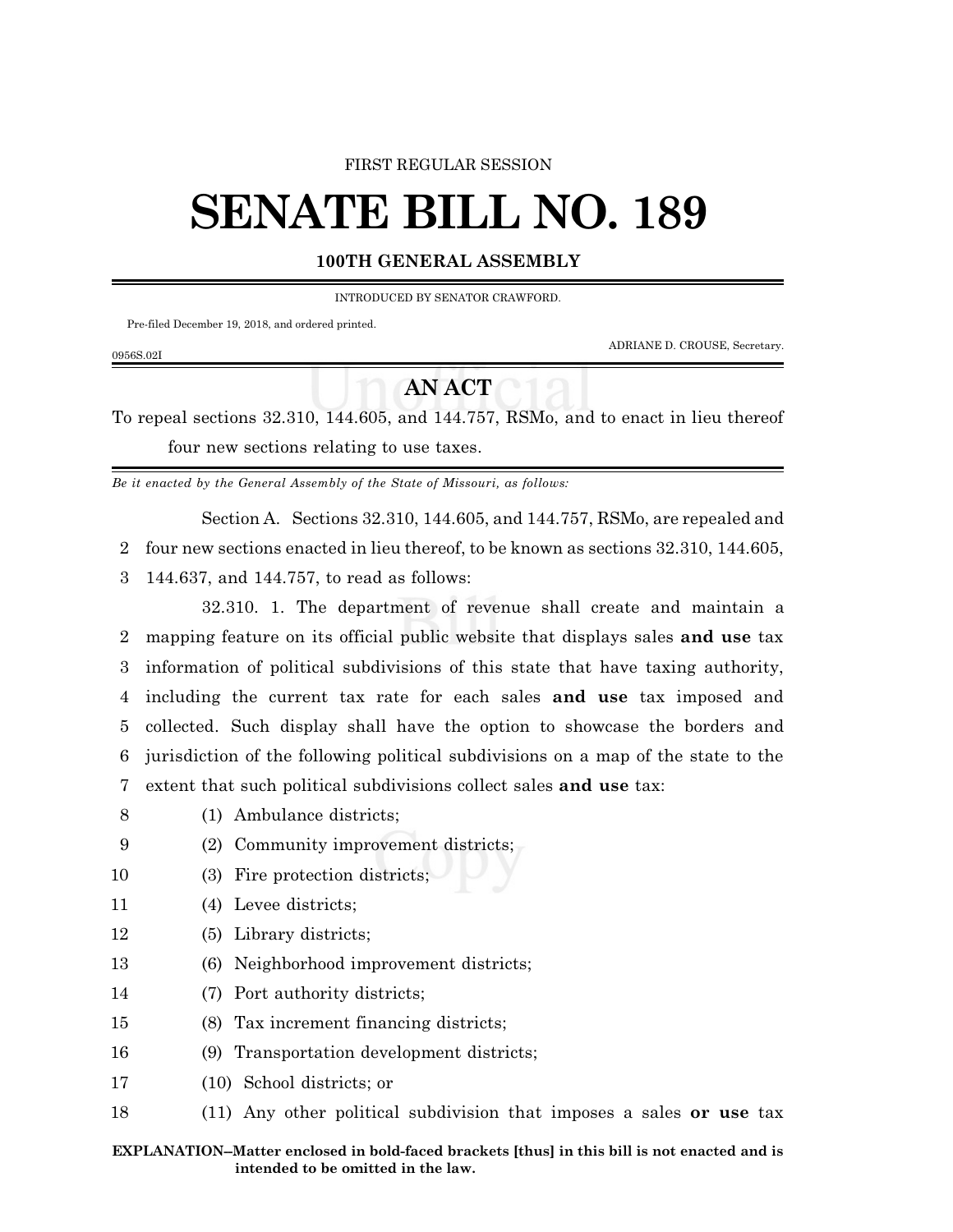within its borders and jurisdiction.

 2. The mapping feature shall also have the option to superimpose state house of representative districts and state senate districts over the political subdivisions.

 3. A political subdivision collecting sales **or use** tax listed in subsection 1 of this section shall provide to the department of revenue mapping and geographic data pertaining to the political subdivision's borders and jurisdictions. The political subdivision shall certify the accuracy of the data by affidavit and shall provide the data in a format specified by the department of revenue. Such data shall be sent to the department of revenue by April 1, 2019, and shall be updated and sent to the department if a change in the political subdivision's borders or jurisdiction occurs thereafter.

 4. The department of revenue may contract with another entity to build and maintain the mapping feature.

 5. By July 1, 2019, the department shall implement the mapping feature using the data provided to it under subsection 3 of this section.

144.605. The following words and phrases as used in sections 144.600 to 144.745 mean and include:

 (1) "Calendar quarter", the period of three consecutive calendar months ending on March thirty-first, June thirtieth, September thirtieth or December thirty-first;

(2) "Engages in business activities within this state" includes:

 (a) Maintaining or having a franchisee or licensee operating under the seller's trade name in this state if the franchisee or licensee is required to collect sales tax pursuant to sections 144.010 to 144.525;

 (b) Soliciting sales or taking orders by sales agents or traveling representatives;

 (c) A vendor is presumed to engage in business activities within this state if any person, other than a common carrier acting in its capacity as such, that has substantial nexus with this state:

 a. Sells a similar line of products as the vendor and does so under the same or a similar business name;

 b. Maintains an office, distribution facility, warehouse, or storage place, or similar place of business in the state to facilitate the delivery of property or services sold by the vendor to the vendor's customers;

c. Delivers, installs, assembles, or performs maintenance services for the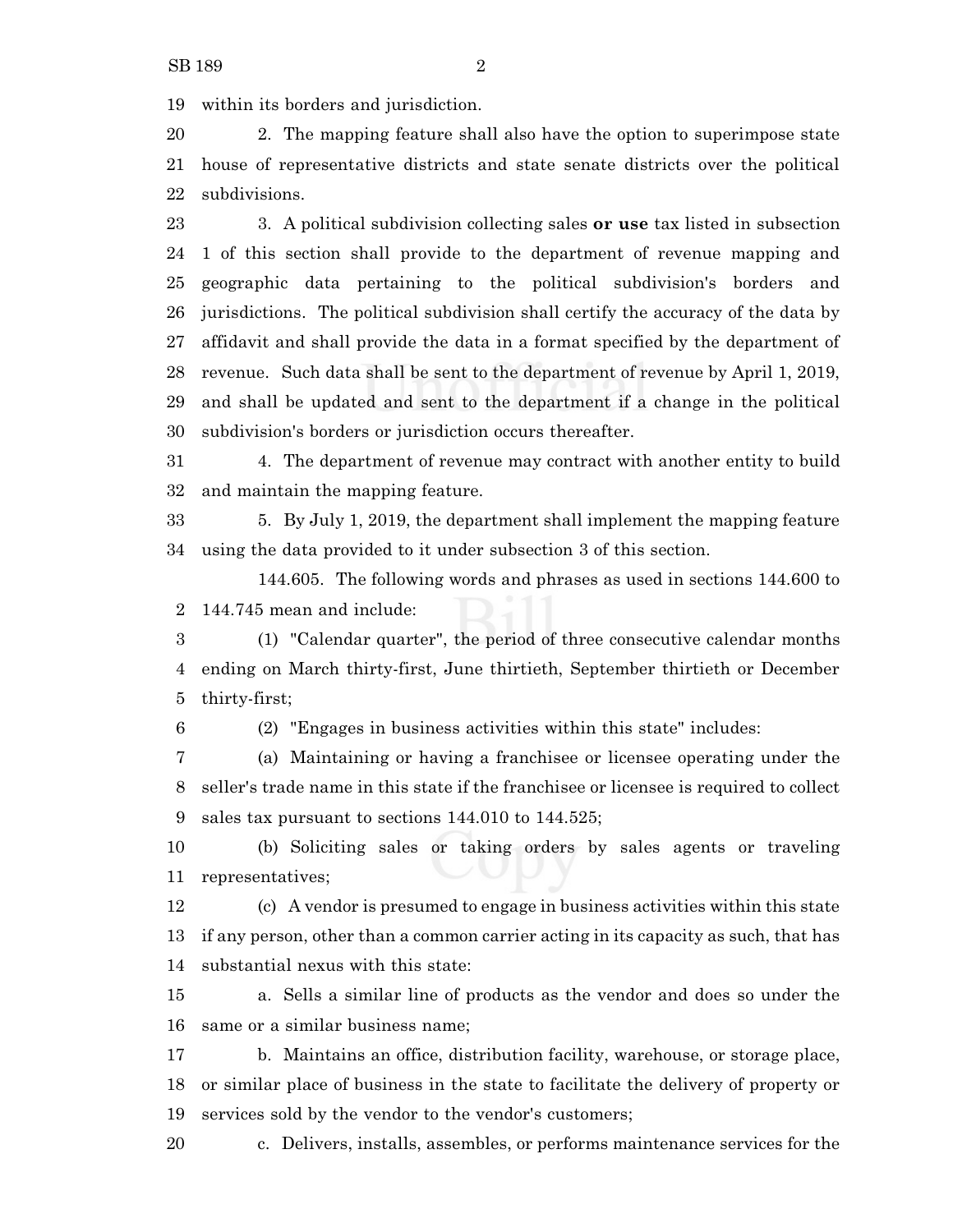vendor's customers within the state;

 d. Facilitates the vendor's delivery of property to customers in the state by allowing the vendor's customers to pick up property sold by the vendor at an office, distribution facility, warehouse, storage place, or similar place of business maintained by the person in the state; or

 e. Conducts any other activities in the state that are significantly associated with the vendor's ability to establish and maintain a market in the state for the sales;

 (d) The presumption in paragraph (c) **of this subdivision** may be rebutted by demonstrating that the person's activities in the state are not significantly associated with the vendor's ability to establish or maintain a market in this state for the vendor's sales;

 (e) Notwithstanding paragraph (c) **of this subdivision**, a vendor shall be presumed to engage in business activities within this state if the vendor enters into an agreement with one or more residents of this state under which the resident, for a commission or other consideration, directly or indirectly refers potential customers, whether by a link on an internet website, an in-person oral presentation, telemarketing, or otherwise, to the vendor, if the cumulative gross receipts from sales by the vendor to customers in the state who are referred to the vendor by all residents with this type of an agreement with the vendor is in excess of ten thousand dollars during the preceding twelve months;

 (f) The presumption in paragraph (e) **of this subdivision** may be rebutted by submitting proof that the residents with whom the vendor has an agreement did not engage in any activity within the state that was significantly associated with the vendor's ability to establish or maintain the vendor's market in the state during the preceding twelve months. Such proof may consist of sworn written statements from all of the residents with whom the vendor has an agreement stating that they did not engage in any solicitation in the state on behalf of the vendor during the preceding year provided that such statements were provided and obtained in good faith;

 **(g) a. Beginning October 1, 2019, a vendor engages in business activities within this state if:**

 **(i) The cumulative gross receipts from the vendor's sales of tangible personal property to purchasers for the purpose of storage, use, or consumption in this state are one hundred thousand dollars or more during any twelve-month period, as determined under**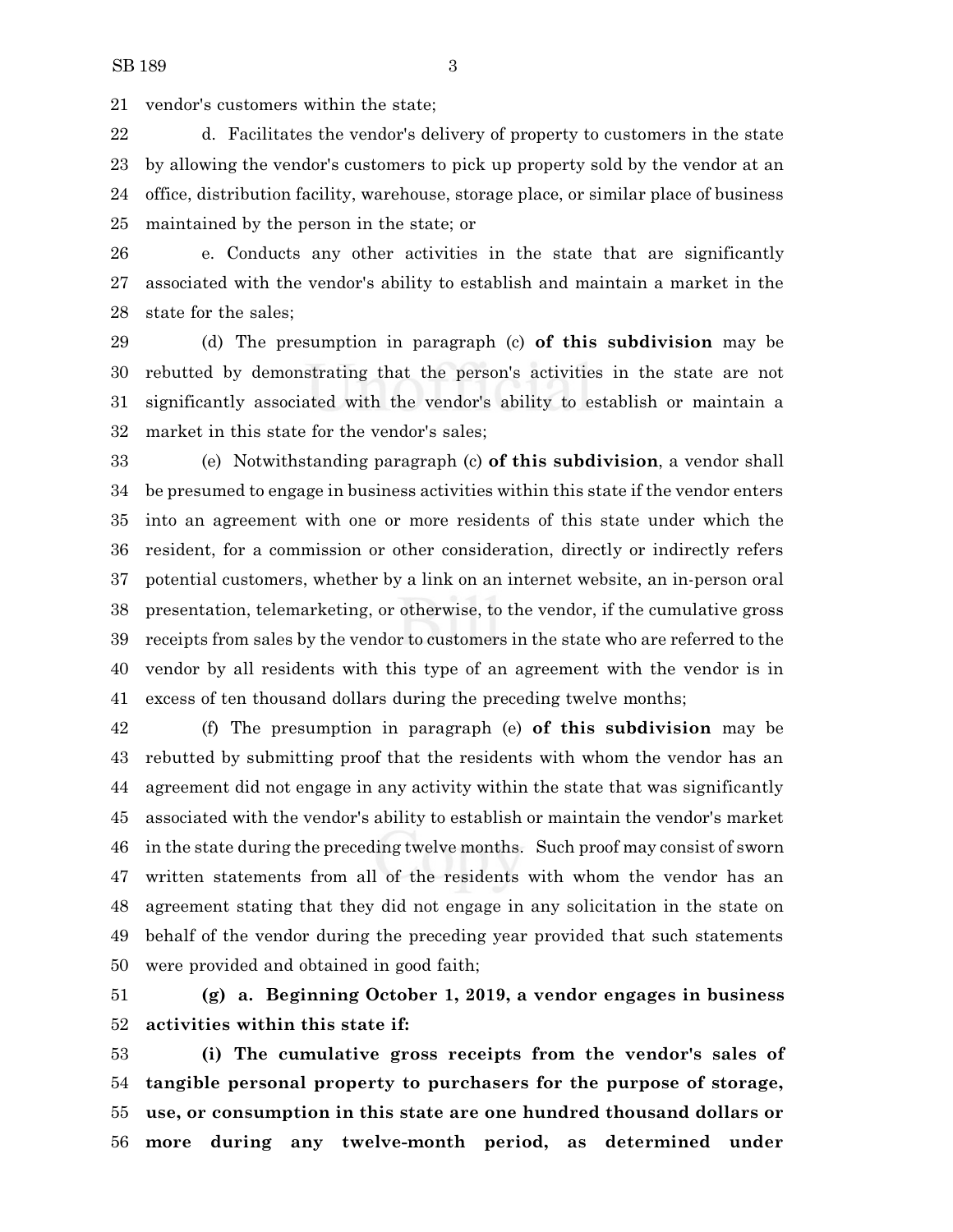**subparagraph b of this paragraph; or**

 **(ii) The vendor enters into two hundred or more separate transactions for the sale of tangible personal property to purchasers for the purpose of storage, use, or consumption in this state during any twelve-month period, as determined under subparagraph b of this paragraph;**

 **b. Following the close of each calendar quarter, a vendor shall determine whether the vendor met either of the requirements provided under subparagraph a of this paragraph during the twelve-month period ending on the last day of the preceding calendar quarter. If the vendor met either of such requirements for any such twelve-month period, such vendor shall collect and remit the tax as provided under section 144.635 for a period of not less than twelve months, beginning not more than three months following the close of the preceding calendar quarter, and shall continue to collect and remit the tax for as long as the vendor is engaged in business activities in this state, as provided under this paragraph, or otherwise maintains a substantial nexus with this state;**

 (3) "Maintains a place of business in this state" includes maintaining, occupying, or using, permanently or temporarily, directly or indirectly, by whatever name called, an office, place of distribution, sales or sample room or place, warehouse or storage place, or other place of business in this state, whether owned or operated by the vendor or by any other person other than a common carrier acting in its capacity as such;

 (4) "Person", any individual, firm, copartnership, joint venture, association, corporation, municipal or private, and whether organized for profit or not, state, county, political subdivision, state department, commission, board, bureau or agency, except the state transportation department, estate, trust, business trust, receiver or trustee appointed by the state or federal court, syndicate, or any other group or combination acting as a unit, and the plural as well as the singular number;

 (5) "Purchase", the acquisition of the ownership of, or title to, tangible personal property, through a sale, as defined herein, for the purpose of storage, use or consumption in this state;

 (6) "Purchaser", any person who is the recipient for a valuable consideration of any sale of tangible personal property acquired for use, storage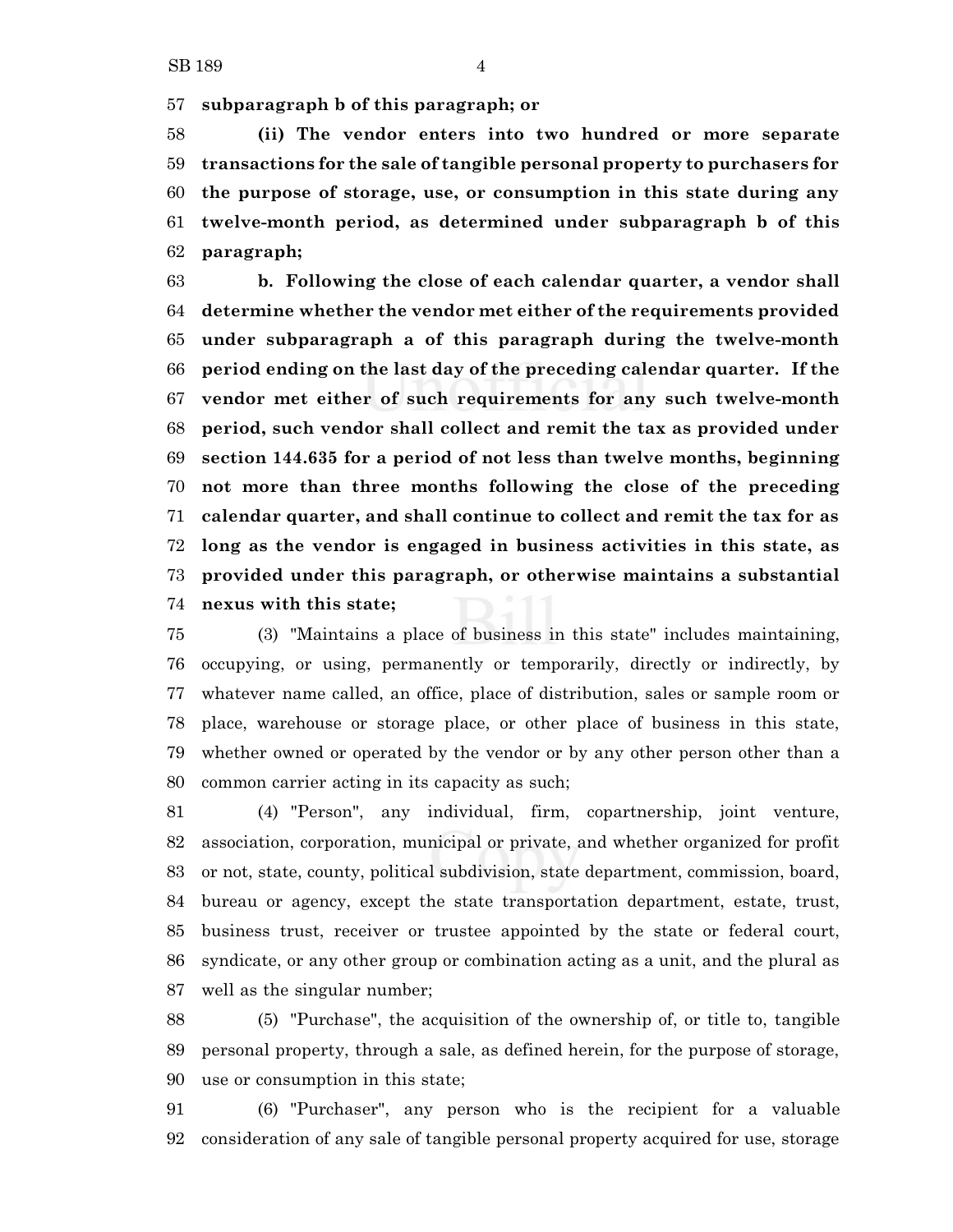or consumption in this state;

 (7) "Sale", any transfer, barter or exchange of the title or ownership of tangible personal property, or the right to use, store or consume the same, for a consideration paid or to be paid, and any transaction whether called leases, rentals, bailments, loans, conditional sales or otherwise, and notwithstanding that the title or possession of the property or both is retained for security. For the purpose of this law the place of delivery of the property to the purchaser, user, storer or consumer is deemed to be the place of sale, whether the delivery be by the vendor or by common carriers, private contractors, mails, express, agents, salesmen, solicitors, hawkers, representatives, consignors, peddlers, canvassers or otherwise;

 (8) "Sales price", the consideration including the charges for services, except charges incident to the extension of credit, paid or given, or contracted to be paid or given, by the purchaser to the vendor for the tangible personal property, including any services that are a part of the sale, valued in money, whether paid in money or otherwise, and any amount for which credit is given to the purchaser by the vendor, without any deduction therefrom on account of the cost of the property sold, the cost of materials used, labor or service cost, losses or any other expenses whatsoever, except that cash discounts allowed and taken on sales shall not be included and "sales price" shall not include the amount charged for property returned by customers upon rescission of the contract of sales when the entire amount charged therefor is refunded either in cash or credit or the amount charged for labor or services rendered in installing or applying the property sold, the use, storage or consumption of which is taxable pursuant to sections 144.600 to 144.745. The sales price shall not include usual and customary delivery charges that are separately stated. In determining the amount of tax due pursuant to sections 144.600 to 144.745, any charge incident to the extension of credit shall be specifically exempted;

 (9) "Selling agent", every person acting as a representative of a principal, when such principal is not registered with the director of revenue of the state of Missouri for the collection of the taxes imposed pursuant to sections 144.010 to 144.525 or sections 144.600 to 144.745 and who receives compensation by reason of the sale of tangible personal property of the principal, if such property is to be stored, used, or consumed in this state;

 (10) "Storage", any keeping or retention in this state of tangible personal property purchased from a vendor, except property for sale or property that is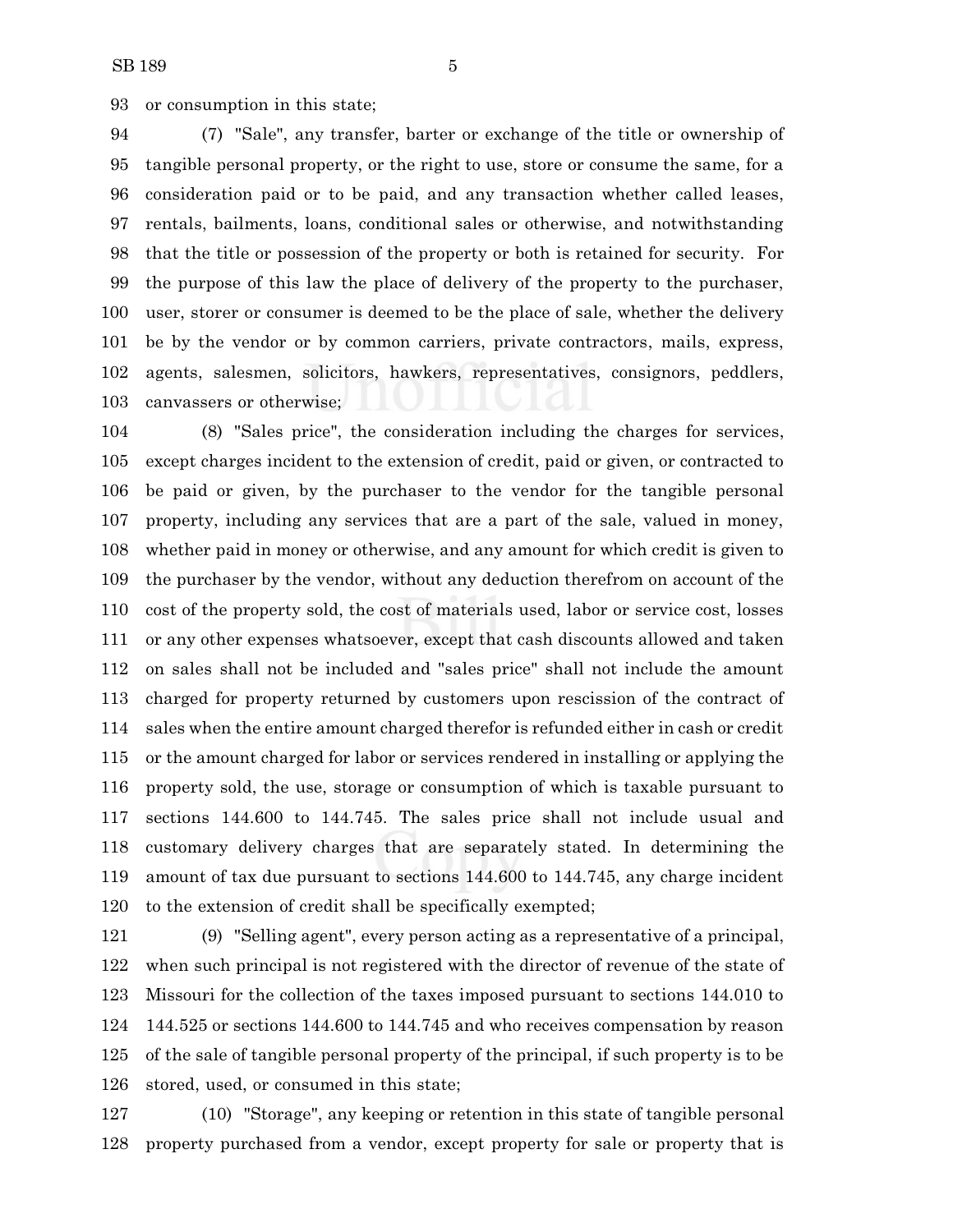temporarily kept or retained in this state for subsequent use outside the state;

 (11) "Tangible personal property", all items subject to the Missouri sales tax as provided in subdivisions (1) and (3) **of subsection 1** of section 144.020; (12) "Taxpayer", any person remitting the tax or who should remit the tax levied by sections 144.600 to 144.745;

 (13) "Use", the exercise of any right or power over tangible personal property incident to the ownership or control of that property, except that it does not include the temporary storage of property in this state for subsequent use outside the state, or the sale of the property in the regular course of business;

 (14) "Vendor", every person engaged in making sales of tangible personal property by mail order, by advertising, by agent or peddling tangible personal property, soliciting or taking orders for sales of tangible personal property, for storage, use or consumption in this state, all salesmen, solicitors, hawkers, representatives, consignees, peddlers or canvassers, as agents of the dealers, distributors, consignors, supervisors, principals or employers under whom they operate or from whom they obtain the tangible personal property sold by them, and every person who maintains a place of business in this state, maintains a stock of goods in this state, or engages in business activities within this state and every person who engages in this state in the business of acting as a selling agent for persons not otherwise vendors as defined in this subdivision. Irrespective of whether they are making sales on their own behalf or on behalf of the dealers, distributors, consignors, supervisors, principals or employers, they must be regarded as vendors and the dealers, distributors, consignors, supervisors, principals or employers must be regarded as vendors for the purposes of sections 144.600 to 144.745.

**144.637. 1. The director of revenue shall provide and maintain a database that describes boundary changes for all taxing jurisdictions and the effective dates of such changes for the use of vendors collecting the tax imposed under sections 144.600 to 144.745.**

 **2. For the identification of counties and cities, codes corresponding to the rates shall be provided according to Federal Information Processing Standards (FIPS) as developed by the National Institute of Standards and Technology. For the identification of all other jurisdictions, codes corresponding to the rates shall be in a format determined by the director.**

**3. The director shall provide and maintain a database that**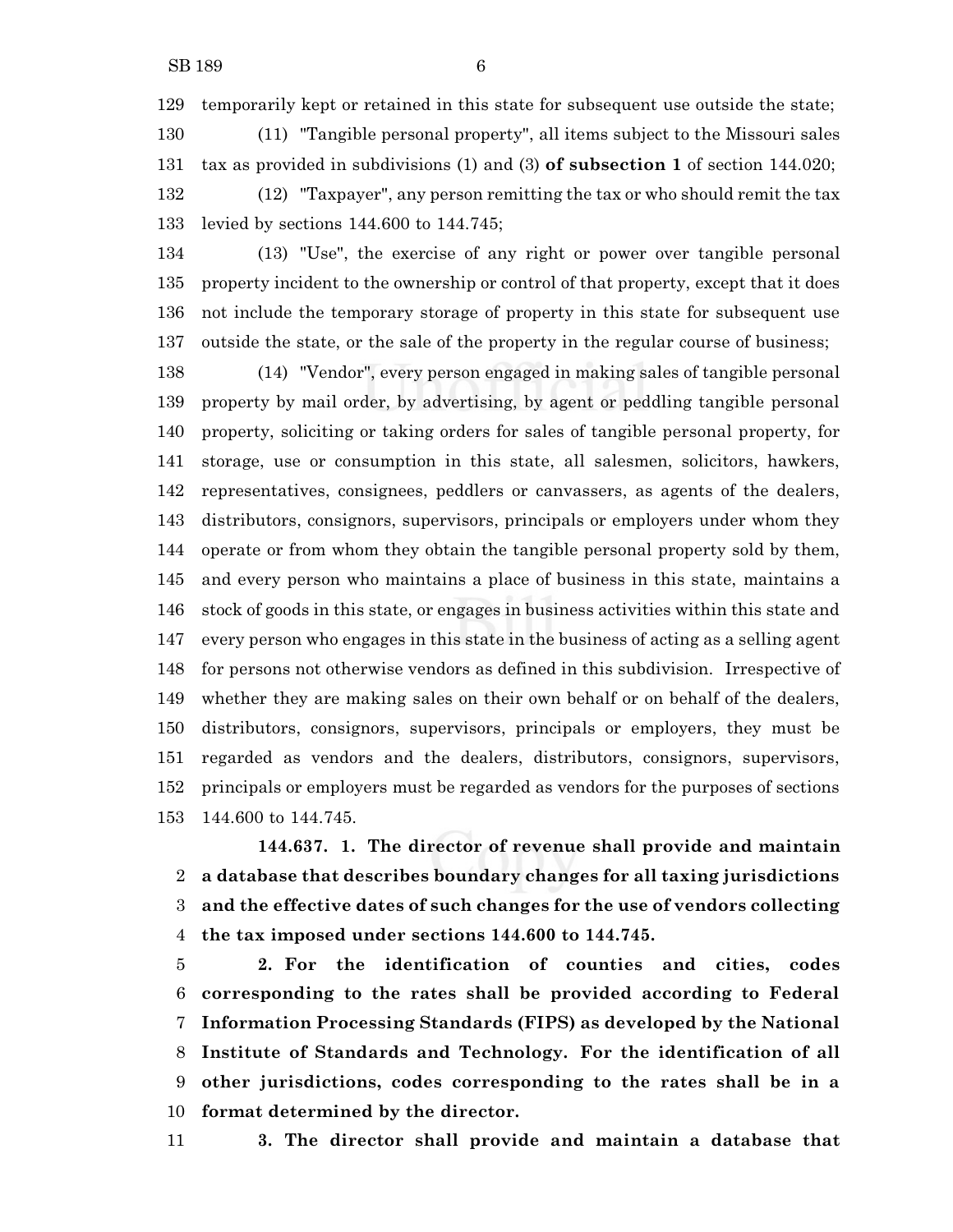**assigns each five- and nine-digit zip code to the proper rates and taxing jurisdictions. The lowest combined tax rate imposed in the zip code area shall apply if the area includes more than one tax rate in any level of taxing jurisdiction. If a nine-digit zip code designation is not available for a street address, or if a vendor is unable to determine the nine-digit zip code designation applicable to a purchase after exercising due diligence to determine the designation, the vendor may apply the rate for the five-digit zip code area. For purposes of this section, there shall be a rebuttable presumption that a vendor has exercised due diligence if the vendor has attempted to determine the nine-digit zip code designation by utilizing software approved by the director that makes this designation from the street address and the five-digit zip code applicable to a purchase.**

 **4. The director may provide address-based boundary database records for assigning taxing jurisdictions and associated rates which shall be in addition to the requirements of subsection 3 of this section. The database records shall be in the same approved format as the database records required under subsection 3 of this section and shall meet the requirements developed pursuant to the federal Mobile Telecommunications Sourcing Act, 4 U.S.C. Section 119(a). If the director develops address-based assignment database records, vendors shall be required to use such database. A vendor shall use such database records in place of the five- and nine-digit zip code database records provided for in subsection 3 of this section. If a vendor is unable to determine the applicable rate and jurisdiction using an address-based database record after exercising due diligence, the vendor may apply the nine-digit zip code designation applicable to a purchase. If a nine-digit zip code designation is not available for a street address or if a vendor is unable to determine the nine-digit zip code designation applicable to a purchase after exercising due diligence to determine the designation, the vendor may apply the rate for the five-digit zip code area. For the purposes of this section, there shall be a rebuttable presumption that a vendor has exercised due diligence if the vendor has attempted to determine the tax rate and jurisdiction by utilizing software approved by the director and makes the assignment from the address and zip code information applicable to the purchase. If the director has met the requirements of subsection**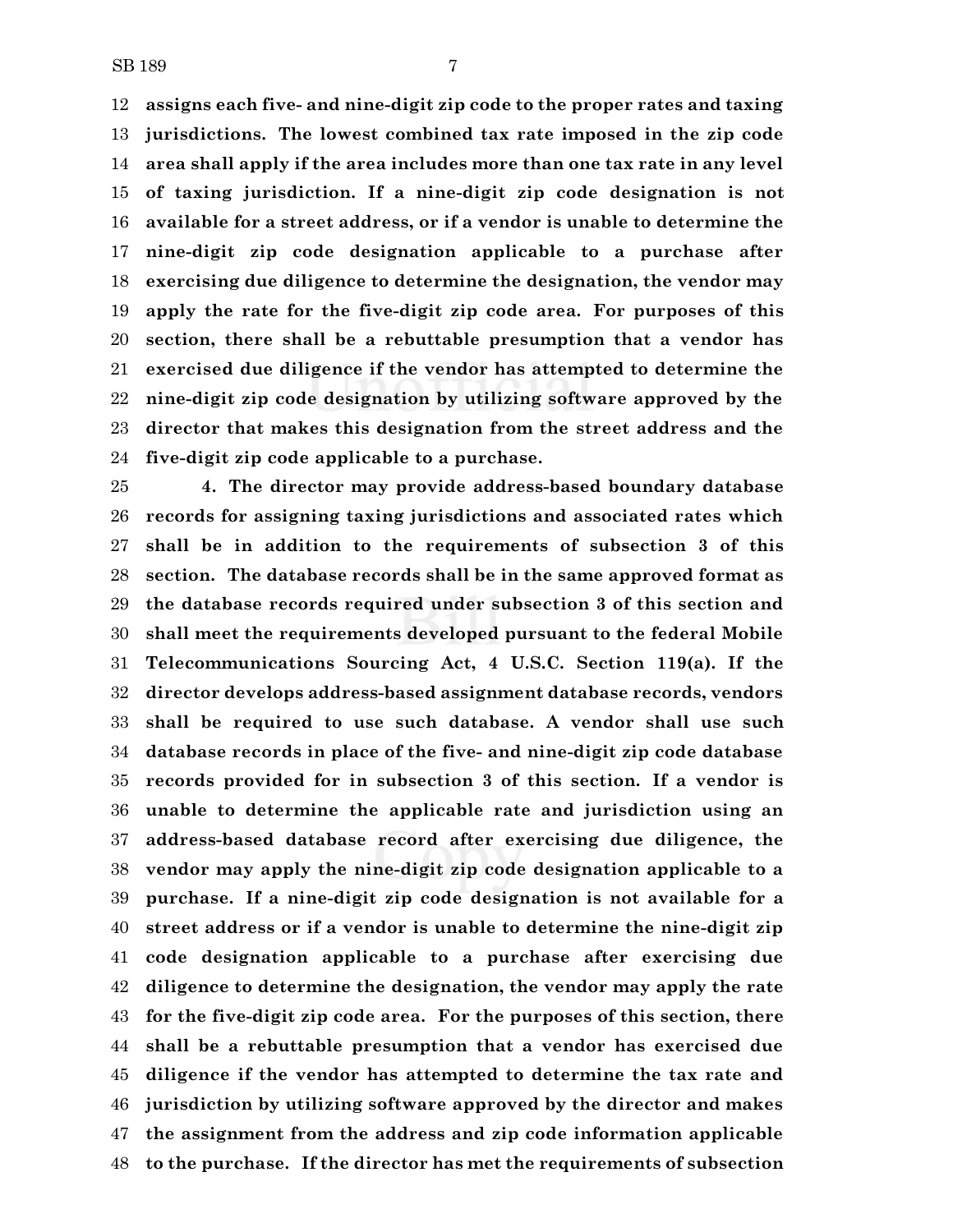**3 of this section, the director may also elect to certify address-based databases provided by third parties for assigning tax rates and jurisdictions. The databases shall be in the same approved format as the database records under this section and meet the requirements developed pursuant to the federal Mobile Telecommunications Sourcing Act, 4 U.S.C. Section 119(a). If the director certifies an address-based database provided by a third party, a vendor may use such database in place of the database provided for in this subsection.**

 **5. The electronic databases provided for in subsections 1, 2, 3, and 4 of this section shall be in downloadable format as determined by the director. The databases may be directly provided by the director or provided by a third party as designated by the director. The databases shall be provided at no cost to the user of the database. The provisions of subsections 3 and 4 of this section shall not apply if the purchased product is received by the purchaser at the business location of the vendor.**

 **6. No vendor shall be liable for reliance upon erroneous data provided by the director on tax rates, boundaries, or taxing jurisdiction assignments.**

144.757. 1. Any county or municipality, except municipalities within a county having a charter form of government with a population in excess of nine hundred thousand, may, by a majority vote of its governing body, impose a local use tax if a local sales tax is imposed as defined in section 32.085 at a rate equal to the rate of the local sales tax in effect in such county or municipality; provided, however, that no ordinance or order enacted pursuant to sections 144.757 to 144.761 shall be effective unless the governing body of the county or municipality submits to the voters thereof at a municipal, county or state general, primary or special election a proposal to authorize the governing body of the county or municipality to impose a local use tax pursuant to sections 144.757 to 144.761. Municipalities within a county having a charter form of government with a population in excess of nine hundred thousand may, upon voter approval received pursuant to paragraph (b) of subdivision (2) of subsection 2 of this section, impose a local use tax at the same rate as the local municipal sales tax with the revenues from all such municipal use taxes to be distributed pursuant to subsection 4 of section 94.890. The municipality shall within thirty days of the approval of the use tax imposed pursuant to paragraph (b) of subdivision (2) of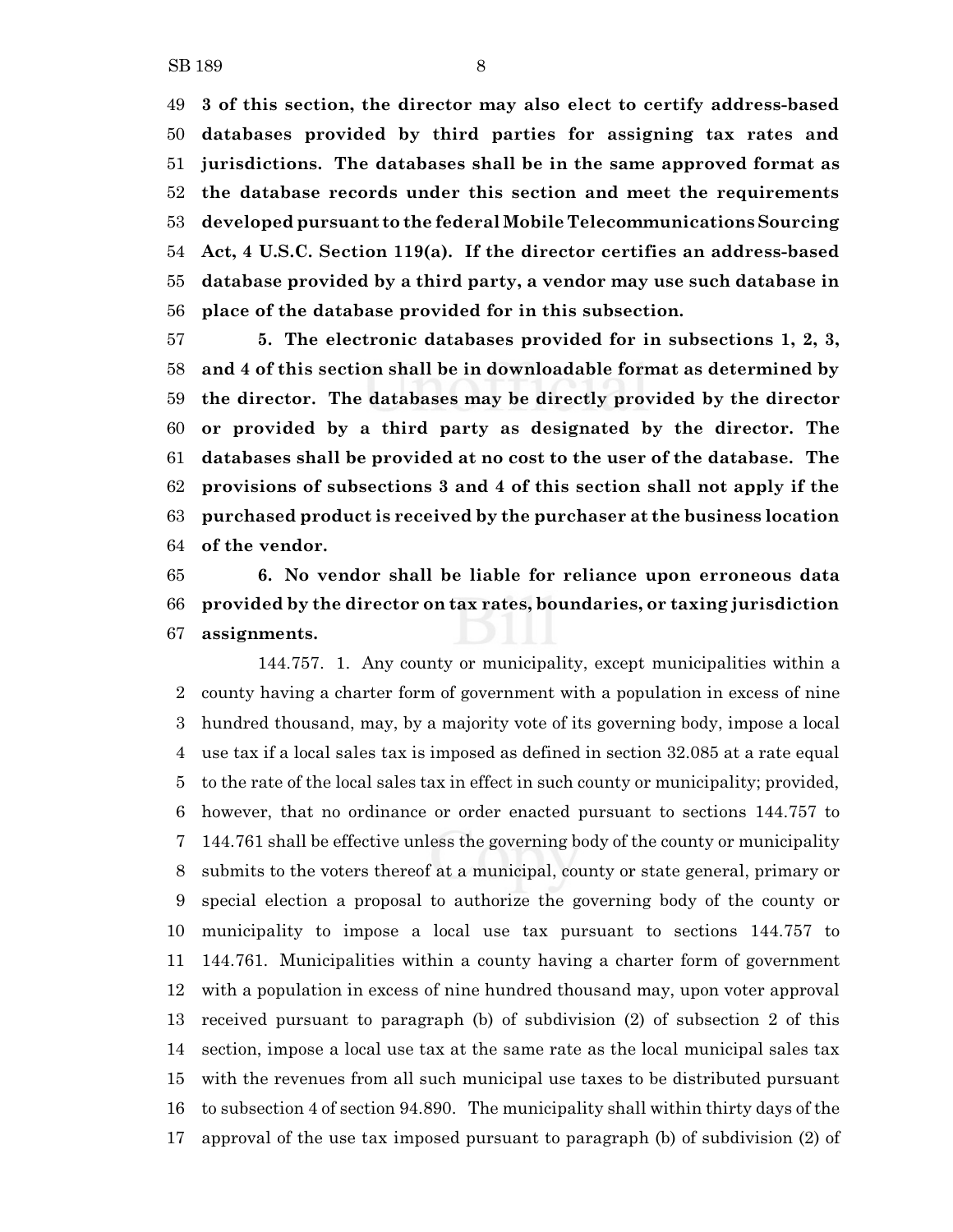subsection 2 of this section select one of the distribution options permitted in subsection 4 of section 94.890 for distribution of all municipal use taxes.

 2. (1) The ballot of submission, except for counties and municipalities described in subdivisions (2) and (3) of this subsection, shall contain substantially the following language:

23 Shall the \_\_\_\_\_\_ (county or municipality's name) impose a local use tax at the same rate as the total local sales tax rate, **[**currently **\_\_\_\_** (insert percent), provided that if the local sales tax rate is reduced or raised by voter approval, the local use tax rate shall also be reduced or raised by the same action? **[**A use tax return shall not be required to be filed by persons whose purchases from out-of-state vendors do not in total exceed two thousand dollars in any calendar year.**] Approval of this question will eliminate the disparity in tax rates collected by local and out-of-state sellers by imposing the same rate on all sellers.**

33  $\Box$  YES  $\Box$  NO

 If you are in favor of the question, place an "X" in the box opposite "YES". If you are opposed to the question, place an "X" in the box opposite "NO".

 (2) (a) The ballot of submission in a county having a charter form of government with a population in excess of nine hundred thousand shall contain substantially the following language:

 For the purposes of enhancing county and municipal public safety, parks, and job creation and enhancing local government services, shall the county be authorized to collect a local use tax equal to the total of the existing county sales tax rate **[**of (insert tax rate)**]**, provided that if the county sales tax is repealed, reduced or raised by voter approval, the local use tax rate shall also be repealed, reduced or raised by the same voter action? Fifty percent of the revenue shall be used by the county throughout the county for improving and enhancing public safety, park improvements, and job creation, and fifty percent shall be used for enhancing local government services. The county shall be required to make available to the public an audited comprehensive financial report detailing the management and use of the countywide portion of the funds each year.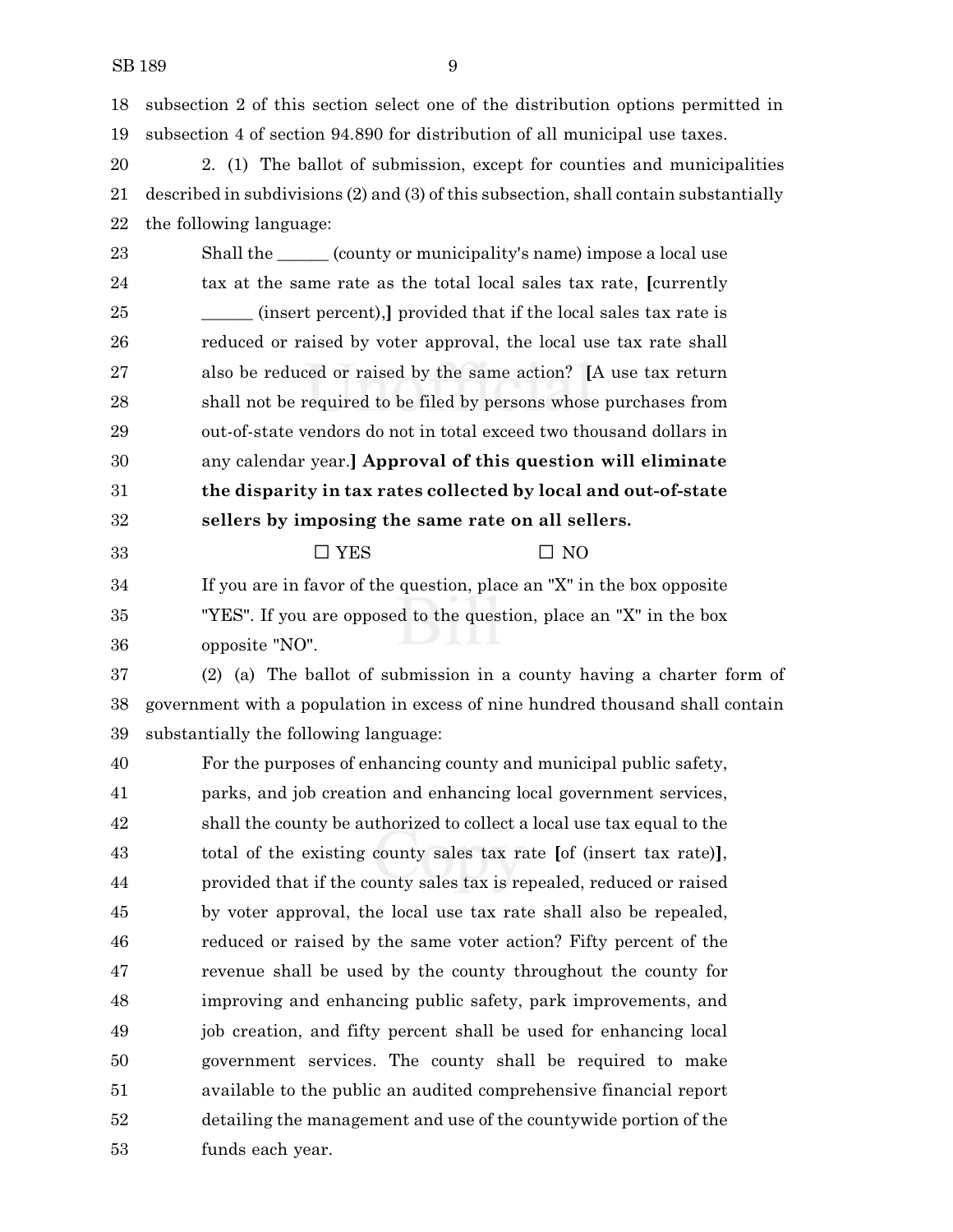A use tax is the equivalent of a sales tax on purchases from out-of-state sellers by in-state buyers and on certain taxable business transactions. **[**A use tax return shall not be required to be filed by persons whose purchases from out-of-state vendors do not in total exceed two thousand dollars in any calendar year.**] Approval of this question will eliminate the disparity in tax rates collected by local and out-of-state sellers by imposing the same rate on all sellers.**  $\Box$  YES  $\Box$  NO If you are in favor of the question, place an "X" in the box opposite "YES". If you are opposed to the question, place an "X" in the box opposite "NO". (b) The ballot of submission in a municipality within a county having a charter form of government with a population in excess of nine hundred thousand shall contain substantially the following language: Shall the municipality be authorized to impose a local use tax at the same rate as the local sales tax by a vote of the governing body, provided that if any local sales tax is repealed, reduced or raised by voter approval, the respective local use tax shall also be repealed, reduced or raised by the same action? **[**A use tax return shall not be required to be filed by persons whose purchases from out-of-state vendors do not in total exceed two thousand dollars in any calendar year.**] Approval of this question will eliminate the disparity in tax rates collected by local and out-of-state sellers by imposing the same rate on all sellers.**  $\Box$  YES  $\Box$  NO If you are in favor of the question, place an "X" in the box opposite "YES". If you are opposed to the question, place an "X" in the box opposite "NO". (3) The ballot of submission in any city not within a county shall contain substantially the following language: Shall the \_\_\_\_\_\_ (city name) impose a local use tax at the same rate as the local sales tax, **[**currently at a rate of \_\_\_\_\_\_ (insert percent)**]** which includes the capital improvements sales tax and the transportation tax, provided that if any local sales tax is repealed, reduced or raised by voter approval, the respective local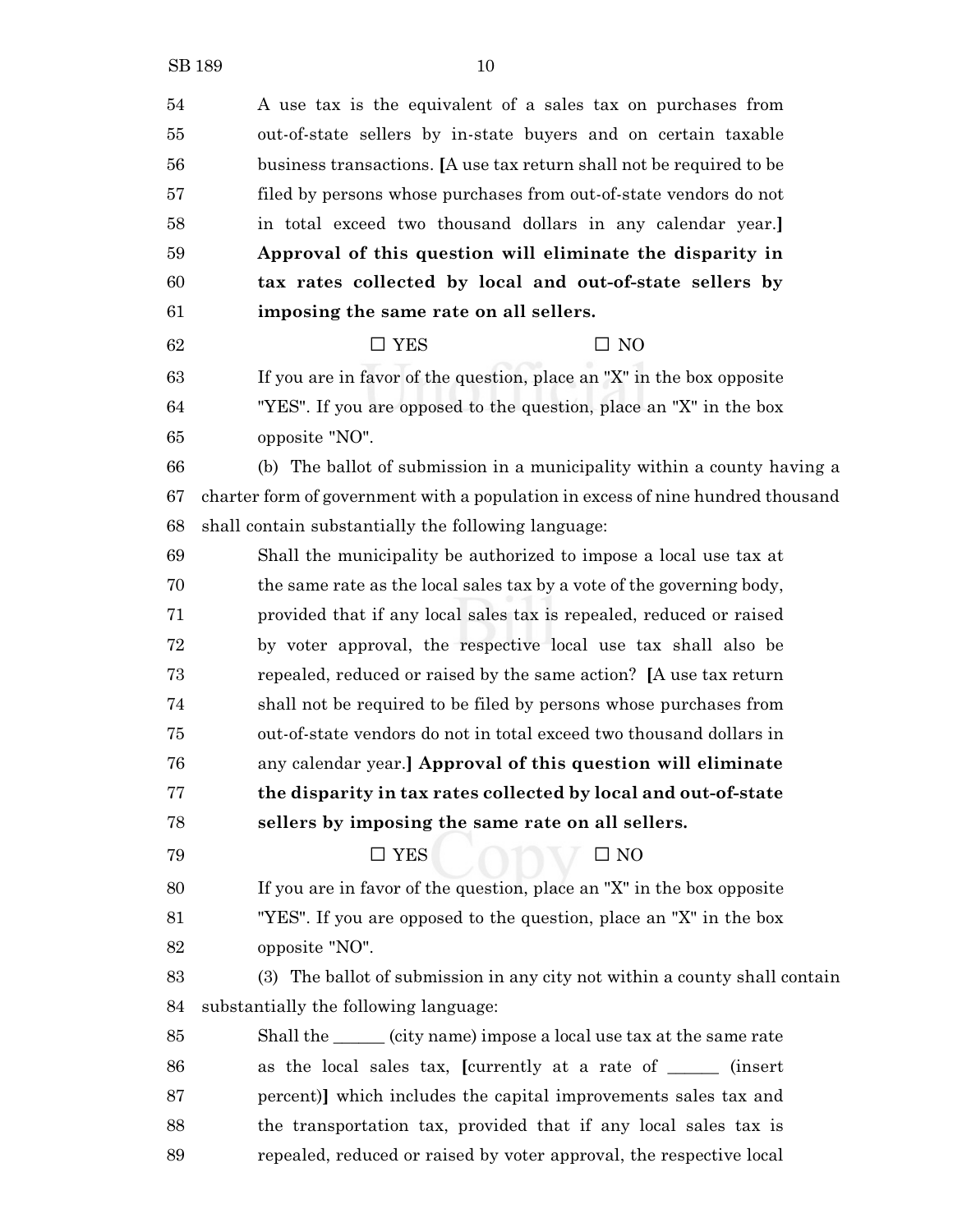use tax shall also be repealed, reduced or raised by the same action? **[**A use tax return shall not be required to be filed by persons whose purchases from out-of-state vendors do not in total exceed two thousand dollars in any calendar year.**] Approval of this question will eliminate the disparity in tax rates collected by local and out-of-state sellers by imposing the**

**same rate on all sellers.**

## 97  $\Box$  YES  $\Box$  NO

 If you are in favor of the question, place an "X" in the box opposite "YES". If you are opposed to the question, place an "X" in the box opposite "NO".

 (4) If any of such ballots are submitted on August 6, 1996, and if a majority of the votes cast on the proposal by the qualified voters voting thereon are in favor of the proposal, then the ordinance or order and any amendments thereto shall be in effect October 1, 1996, provided the director of revenue receives notice of adoption of the local use tax on or before August 16, 1996. If any of such ballots are submitted after December 31, 1996, and if a majority of the votes cast on the proposal by the qualified voters voting thereon are in favor of the proposal, then the ordinance or order and any amendments thereto shall be in effect on the first day of the calendar quarter which begins at least forty-five days after the director of revenue receives notice of adoption of the local use tax. If a majority of the votes cast by the qualified voters voting are opposed to the proposal, then the governing body of the county or municipality shall have no power to impose the local use tax as herein authorized unless and until the governing body of the county or municipality shall again have submitted another proposal to authorize the governing body of the county or municipality to impose the local use tax and such proposal is approved by a majority of the qualified voters voting thereon.

 3. The local use tax may be imposed at the same rate as the local sales tax then currently in effect in the county or municipality upon all transactions which are subject to the taxes imposed pursuant to sections 144.600 to 144.745 within the county or municipality adopting such tax; provided, however, that if any local sales tax is repealed or the rate thereof is reduced or raised by voter approval, the local use tax rate shall also be deemed to be repealed, reduced or raised by the same action repealing, reducing or raising the local sales tax.

4. For purposes of sections 144.757 to 144.761, the use tax may be